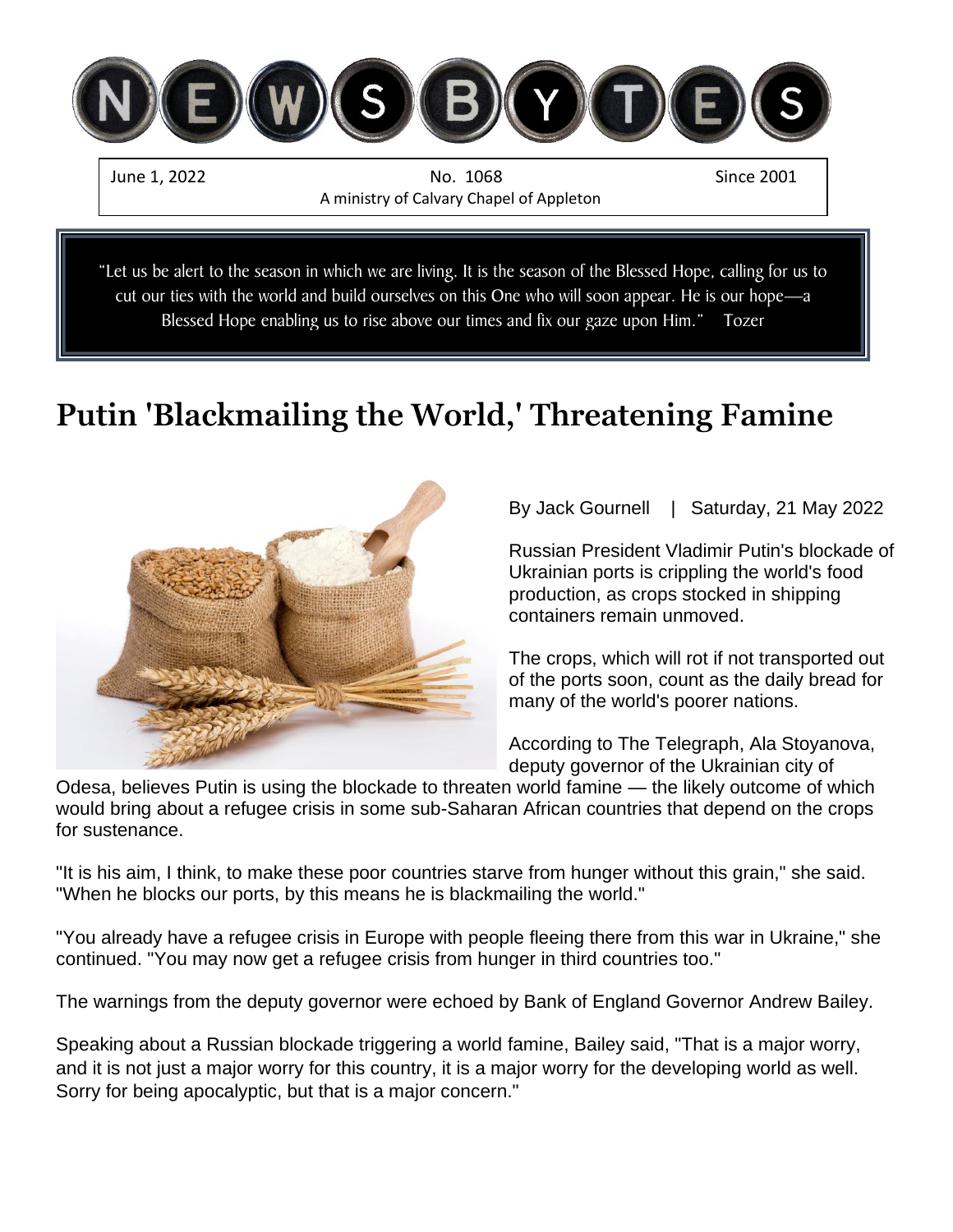## **The EU Takes Charge**

By Hal Lindsey

The European Union is in the final stages of enacting a law called "the Digital Services Act." They say it establishes accountability measures for online platforms operating in the EU. But in reality, it gives the EU censorship power over most of the earth's primary communication platforms.

According to the Search Engine Journal, "The DSA [Digital Services Act] aims to protect internet users by establishing an 'unprecedented new standard' for online platforms that will see companies such as Google, Meta (Facebook), and Twitter held accountable for illegal and harmful content."

That raises two massive questions. First, accountable to whom? With just a little reading, the answer becomes clear. They will be accountable to European bureaucrats. The second question is, who decides what content is harmful and what is not? The answer to the second question is the same as the answer to the first—EU bureaucrats.

Under this law, the online platforms are supposed to police their own users. But when they are compelled to do so by a government, it is still government censorship. Ultimately, it's all about the global elites, and silencing those who oppose their political agendas.

At first, it may seem like this law only affects people in the EU, but in fact it affects every person using an internet service that does business in the EU. That means Alphabet (including Google and YouTube), Meta (including Facebook, Instagram, and WhatsApp), Twitter, Microsoft, and even Amazon. What might Amazon sell that would offend the elites? How about books and videos by conservatives in general and Christians in particular?

The European Commission is considered the executive branch of the EU government. The Commission put out a press release saying, "The DSA sets out an unprecedented new standard for the accountability of online platforms regarding illegal and harmful content."

Note again that they are not just suppressing "illegal content," but also "harmful content." And the EU decides what is and what is not "harmful."

The European Commission's press release quoted one of their own, Margrethe Vestager. She said the DSA will "prevent dangerous disinformation from going viral." Think about the breadth of that promise. It means intense and comprehensive policing of the "world wide web."

In case it wasn't clear who will be in charge, the Commission's press release quoted another of their own, Thierry Breton. He said the DSA "entrusts the Commission with supervising very large platforms."

The European Commission will be in charge. They will supervise the results of your Google search and which items show up on your Facebook page.

The Bible is clear that the Antichrist will arise from a revived Roman Empire. In other words, he will be a European. From there, he will eventually rule the world. And the groundwork for his power is already being laid from Europe to the whole earth.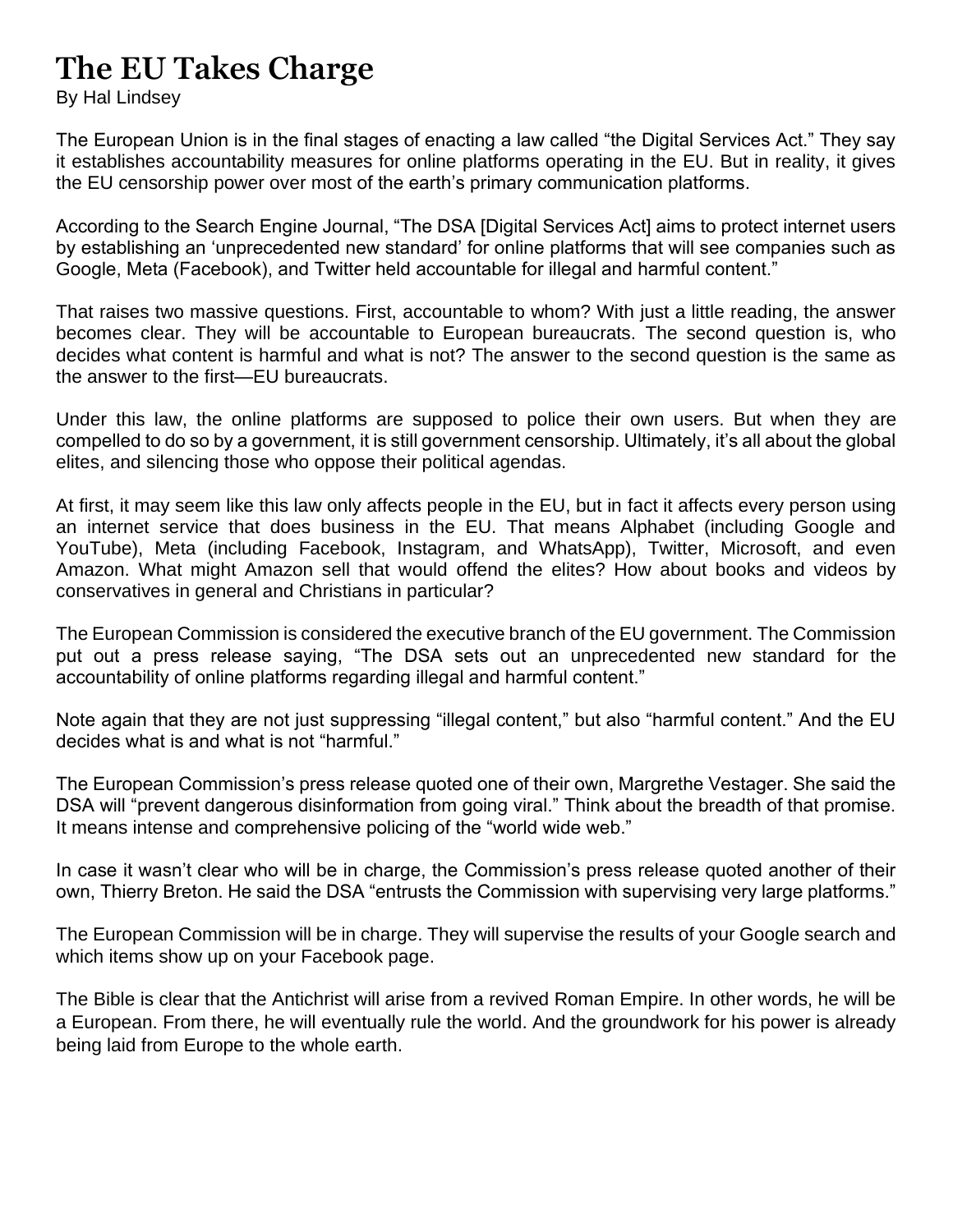## **[T](https://www.facebook.com/sharer.php?u=https%3A%2F%2Fharbingersdaily.com%2Ftranshumanism-marching-toward-the-mark%2F)ranshumanism: Marching Toward The Mark**

#### By**[Jonathan Brentner](https://harbingersdaily.com/author/jonathan-brentner/)**

May 21, 2022



If our world is not on a direct path to the fulfillment of Revelation 13, the only alternative is to assume that something with a most uncanny resemblance to the mark of the beast is coming our way.

In other words, if what the globalists' propose for our world is not the prelude to the mark of the beast, I do not know what it would look like. The plans they have for our future fit like a glove with what John wrote in [Revelation](https://biblia.com/bible/kjv1900/Rev%2013.15-18) 13:15-18:

*"And it was allowed to give breath to the image of the beast, so that the image of the beast might even speak and might cause those who would not worship the image of the beast to be slain. Also it causes all, both small and great, both rich and poor, both free and slave, to be marked on the right*  hand or the forehead, so that no one can buy or sell unless he has the mark, that is, the name of the *beast or the number of its name. This calls for wisdom: let the one who has understanding calculate the number of the beast, for it is the number of a man, and his number is 666."*

Please understand that this passage does not reach its complete fulfillment halfway until through the seven-year Tribulation, well after the Rapture of the church. What we see today is NOT the mark of the beast, but it's most certainly both a prelude to and a conditioning for it.

[John 8:44](https://biblia.com/bible/kjv1900/John%208.44) is another key passage that's essential for understanding the agenda of the elite powerbrokers. Though not a prophecy, it speaks directly to what we see in our world today because the devil and his demons control the globalists who wield great power in the governments of the world as well as in the business world.

*"You are of your father the devil, and your will is to do your father's desires. He was a murderer from the beginning, and does not stand in the truth, because there is no truth in him. When he lies, he speaks out of his own character, for he is a liar and the father of lies."*

The Luciferian elite of our day have two basic goals: First, they plan to reduce the world's population and second, they intend to deceive and control those who remain through the means of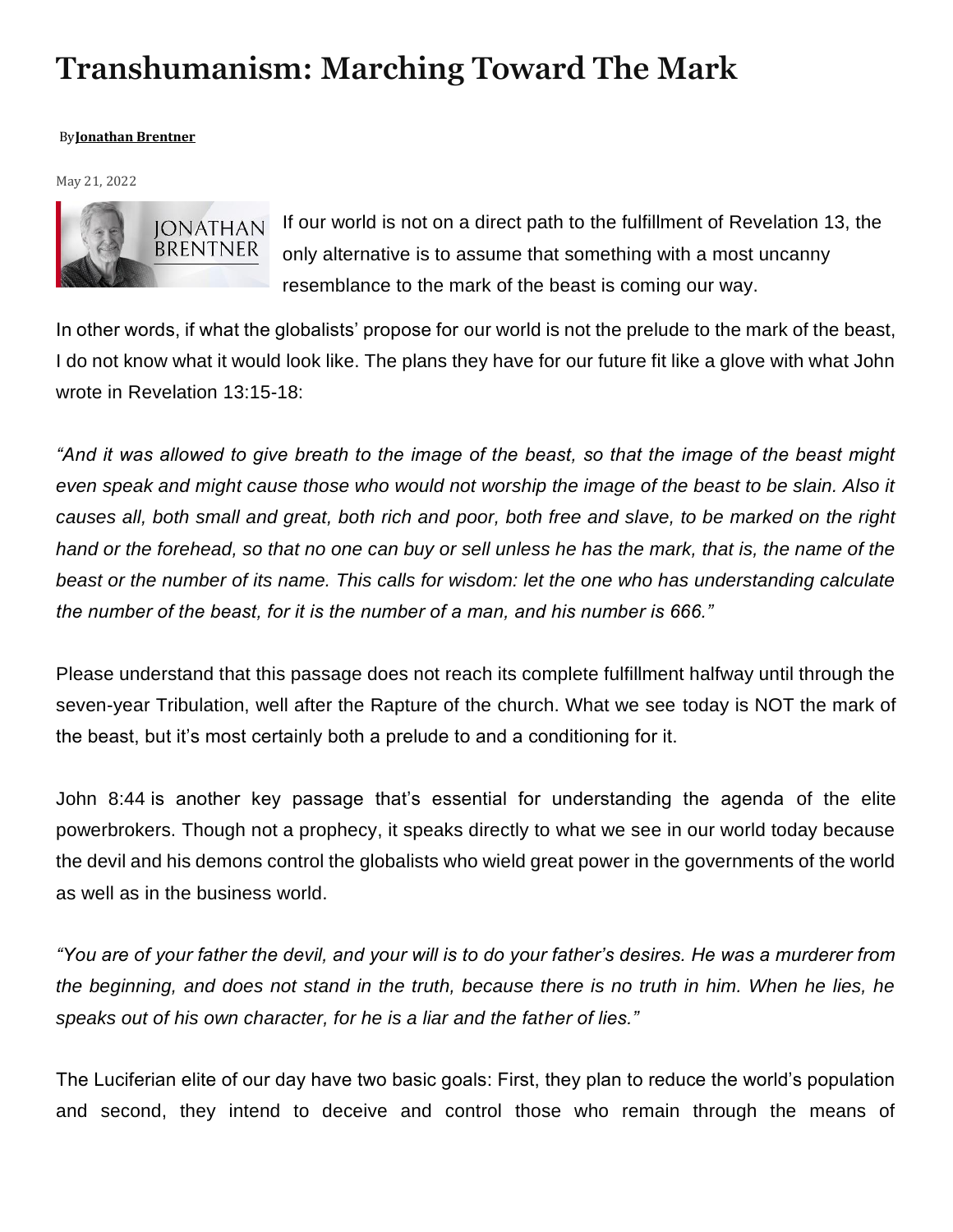transhumanism. Both objectives are essential to their final goal of forming a one-world government over which they hope to rule and enslave humanity.

#### *WHAT IS TRANSHUMANISM?*

Transhumanism is the combining of machines and human beings with the intent to monitor our behavior so they can later control our behavior and even our thoughts.

Wikipedia [describes](https://en.wikipedia.org/wiki/Transhumanism) it this way:

*"Transhumanism is a philosophical movement, the proponents of which advocate and predict the enhancement of the human condition by developing and making widely available sophisticated technologies able to greatly enhance longevity, mood and cognitive abilities . . . Some transhumanists believe that human beings may eventually be able to transform themselves into beings with abilities so greatly expanded from the current condition as to merit the label of posthuman beings."*

Leading the way to bring about this change is a group called the World Economic Forum (WEF) with Klaus Schwab as its founder and CEO. Here is a [quote](https://www.weforum.org/focus/fourth-industrial-revolution) from the group's website regarding the changes they wish to impose on the world:

*"The Fourth Industrial Revolution [the WEF term for transhumanism] represents a fundamental change in the way we live, work and relate to one another. It is a new chapter in human development, enabled by extraordinary technology advances commensurate with those of the first, second and third industrial revolutions. These advances are merging the physical, digital and biological worlds in ways that create both huge promise and potential peril. The speed, breadth and depth of this revolution is forcing us to rethink how countries develop, how organizations create value and even what it means to be human." (my emphasis)*

The globalists of our day do not hide their objectives; they are in plain sight for all to see if one is willing to investigate. Is it not shocking that they intend for us to "rethink . . . what it means to be human?" The theme of merging "the physical, digital and biological worlds" runs through many of the articles on the WEF website. They do not keep their evil intentions a secret, but openly broadcast them to all who are paying attention.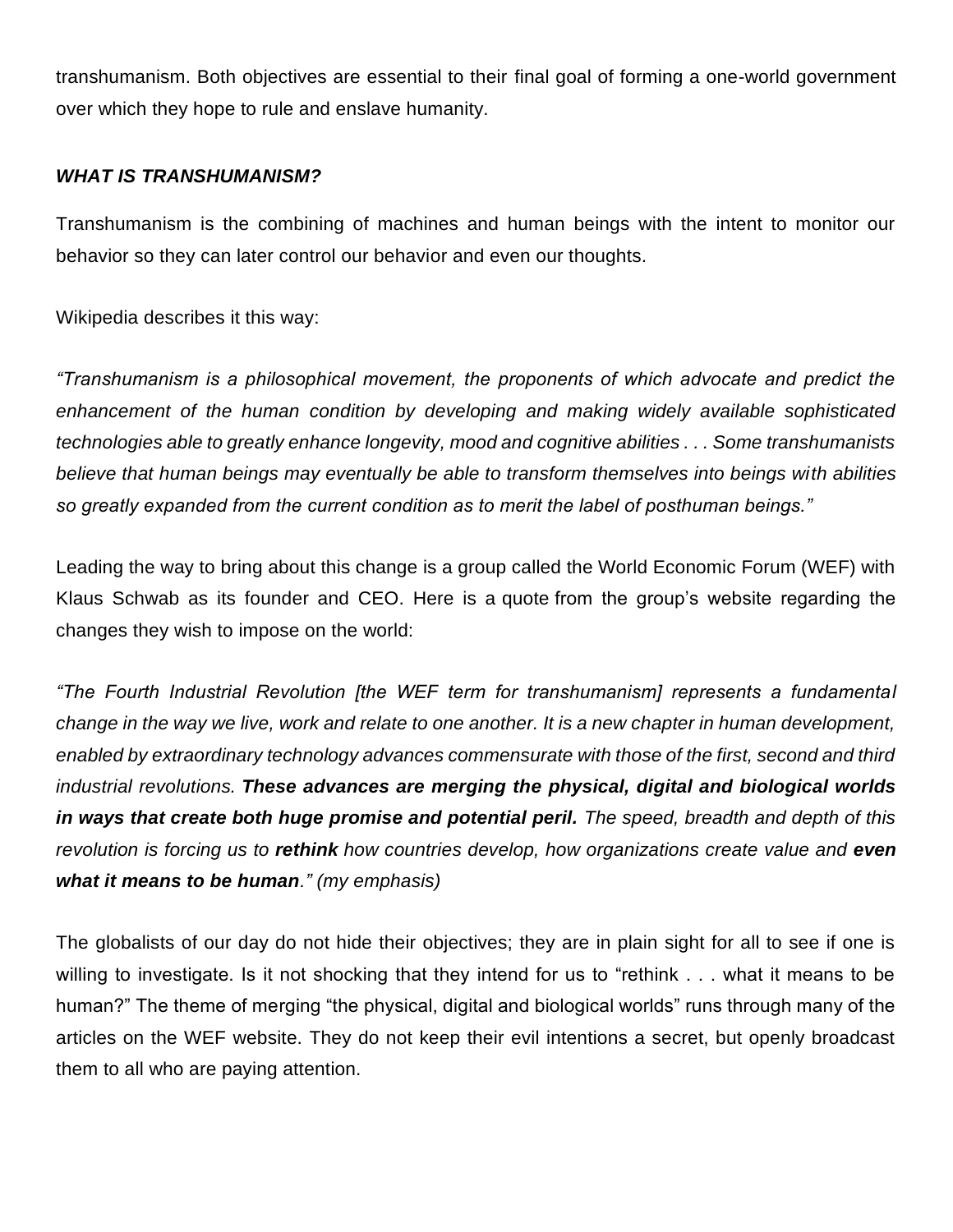### *TRANSHUMANISM BEGINS WITH PHARMACEUTICALS*

On November 20, 2017, an article appeared on Forbes website entitled, *Transhumanism and The Future of Humanity: 7 Ways the World Will Change By 2030*. The following [quote](https://www.forbes.com/sites/sarwantsingh/2017/11/20/transhumanism-and-the-future-of-humanity-seven-ways-the-world-will-change-by-2030/?sh=35b71a4d7d79) from it appears under the heading of "Our bodies will be augmented."

*"The coming years will usher in a number of body augmentation capabilities that will enable humans to be smarter, stronger, and more capable than we are today. Wearables will be one form of body augmentation, but they will far surpass the fitness trackers of today. . . . We will also see increased use of implants ranging from brain microchips and neural lace to mind-controlled prosthesis and subdermal RFID chips that allow users to unlock doors or computer passwords with the wave of a hand. However, the most powerful body augmentation will come from biological augmentation as a result of increased insight into our genomes, advances in IVF technology that may allow us to select the most intelligent embryos, and powerful CRISPR gene-editing technology which may one day give us the ability to eliminate all heritable diseases.*

## *These body augmentation capabilities will give rise to humans that are more resilient, optimized and continually monitored."* (Emphasis mine)

Please note that the "CRISPR gene-editing technology" that the writer of the Forbes article says will someday augment our bodies is exactly how the experts today describe the mRNA injections, AKA "COVID-19 vaccines." What the Forbes article predicted in 2017 would eventually lead to the altering of humans became a reality in 2020-21 with the emergence of "CRISPR" gene therapy injections from Pfizer, Moderna, and other pharmaceutical companies.

Notice how the writer of the article stresses the positive possibilities of the "CRISPR" gene therapy injections as eliminating "all heritable diseases" before telling us that they will also lead to the continual monitoring of people. The transhumanists promise great advancements that will benefit humanity, but their final objective is control such as in buying and selling.

As further evidence of the long-range planning behind what we see today, ponder this [quote](https://ahrp.org/1961-aldous-huxleys-eerie-prediction-at-tavistock-group-california-medical-school/) from Aldous Huxley, a philosopher and author, at the California Medical School in 1961:

*"There will be, in the next generation or so, a pharmacological method of making people love their servitude, and producing dictatorship without tears, so to speak, producing a kind of painless concentration camp for entire societies, so that people will in fact have their liberties taken away from*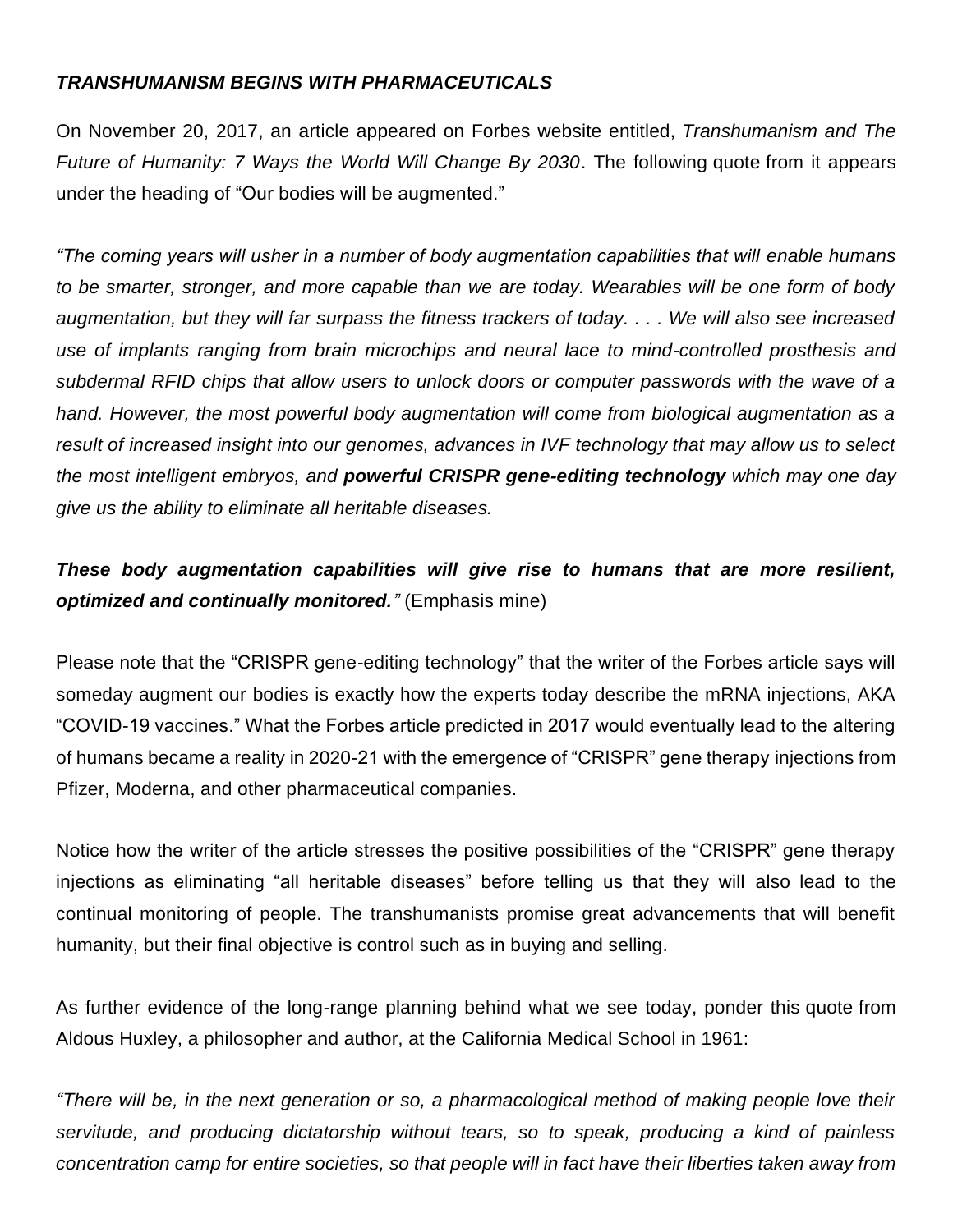*them, but will rather enjoy it, because they will be distracted from any desire to rebel by propaganda or brainwashing, or brainwashing enhanced by pharmacological methods. And this seems to be the final revolution."*

Though spoken over sixty years ago, these words represent the blueprint from which the globalists operate today. What Huxley talked about in 1961 has now become reality. "Pharmaceutical methods" have become the weapon of choice for those seeking to change humanity by combining humans with machines. What we see is just the beginning, drugs will continue to play an essential role leading to the mark of the beast.

### *TRANSHUMANISM ON OUR DOORSTEP*

As evidence that transhumanism already resides on the doorstep of our world, please consider these three related initiatives that are opening the door for what we see depicted in [Revelation 13:6-18.](https://biblia.com/bible/kjv1900/Rev%2013.6-18)

## *1. PATENT WO2020060606: THE TECHNOLOGY OF CONTROLLING THE BUYING AND SELLING*

Microsoft, along with Bill Gates, obtained this international patent in 2020: Patent WO2020060606 – Cryptocurrency System Using Body Activity Data. Yes, this patent is real as is its number.

Here is the [legal description](https://patentscope2.wipo.int/search/en/detail.jsf?docId=WO2020060606&tab=PCTBIBLIO) of the patent:

*"Human body activity associated with a task provided to a user may be used in a mining process of a cryptocurrency system. A server may provide a task to a device of a user which is communicatively coupled to the server. A sensor communicatively coupled to or comprised in the device of the user may sense body activity of the user. Body activity data may be generated based on the sensed body activity of the user. The cryptocurrency system communicatively coupled to the device of the user may verify if the body activity data satisfies one or more conditions set by the cryptocurrency system, and award cryptocurrency to the user whose body activity data is verified."*

This patent envisions the use of a sensor that detects "the body activity of the user" and reports it to an outside digital computing source. The behavior of the individual then becomes the basis for his or her award of "cryptocurrency." The reward or lack thereof results from what the senor reports regarding the conduct of the individual.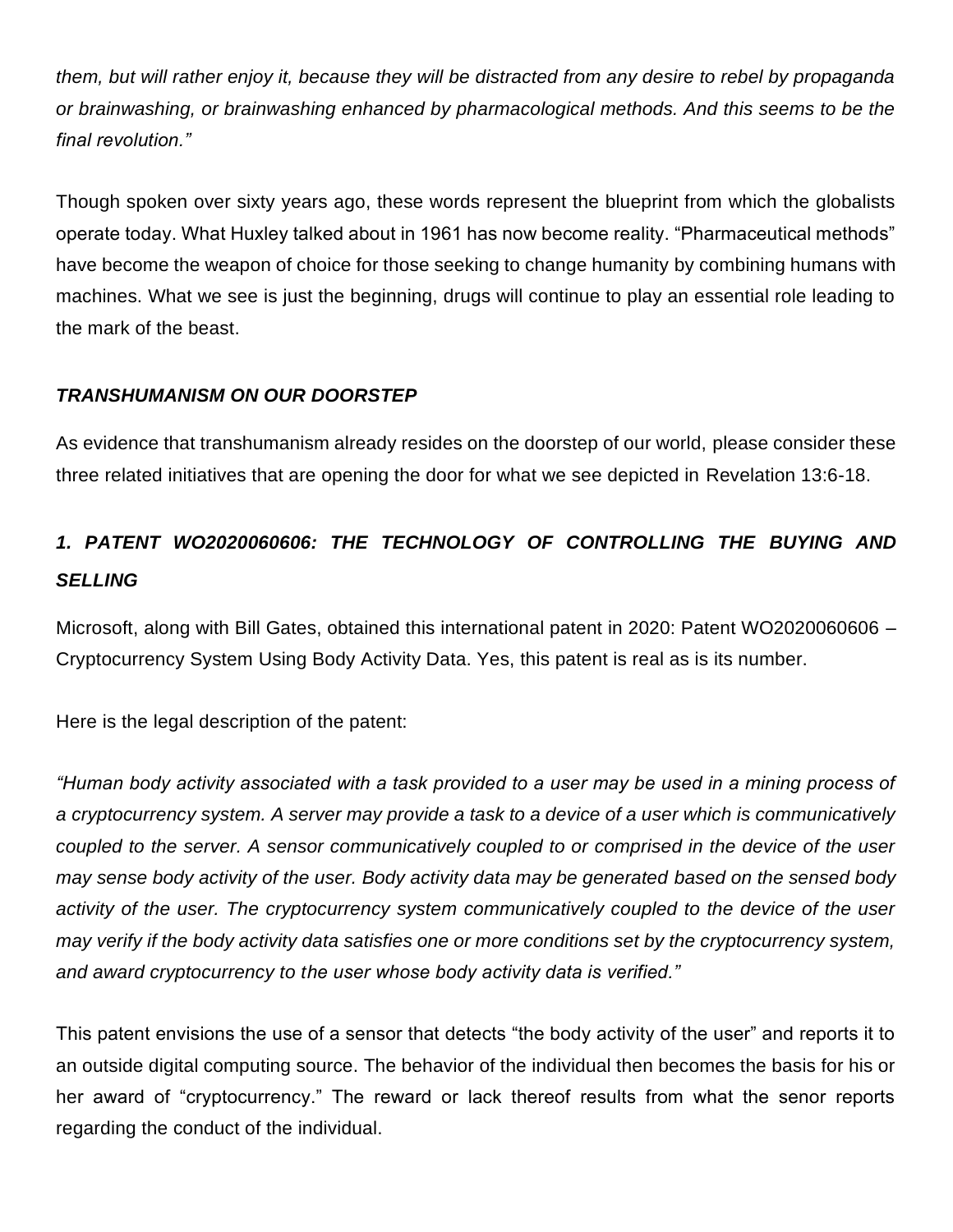Now imagine a world where all currency exists digitally, and that day is coming, and your receipt of it does not come entirely from the fruit of your labor, but from behaving according to the desires of a distant governing body that sets the parameters by which the computing source rewards you. They will know your every move because your activity is monitored by a chip inside you or a mark on your body.

This is the future envisioned by Patent WO2020060606 – Cryptocurrency System Using Body Activity Data.

### *2. ID2020: INCLUDING THE "SMALL" AND THE "POOR" IN THE ANTICHRIST'S PROGRAM*

ID2020 is another Bill Gates and Microsoft initiative that seeks to provide 1.1 billion people in the world with the legal identification that they currently lack; it will give them a digital ID along with a vaccine, of course. They will be one and the same.

Here is a [description](https://blogs.microsoft.com/blog/2018/01/22/partnering-for-a-path-to-digital-identity/) of ID2020 from the official Microsoft blog, dated January 22, 2018:

*As discussions begin this week at the World Economic Forum, creating universal access to identity is an issue at the top of Microsoft's agenda, and we think technology can be a powerful tool to tackle this challenge. It was last summer that Microsoft took a first step, collaborating with Accenture and Avanade on a blockchain-based identity prototype on Microsoft Azure. Together, we pursued this work in support of the ID2020 Alliance – a global public-private partnership dedicated to aiding the 1.1 billion people around the world who lack any legal form of identity. To say that we were encouraged by its mission would be an understatement. We were inspired by it.*

Notice the players include the World Economic Forum (WEF) that vigorously promotes both the Great Reset and transhumanism. ID2020 is not some isolated initiative that does not relate to transhumanism or the effort of the globalists to control people. It's all about identifying everyone on earth so the globalists can include them into their system of worldwide control, vaccinate them, and thereby continually monitor and dictate their behavior.

## *3. QUANTUM DOT TECHNOLOGY: THE TATTOO*

So far, we have looked at the plans of the globalists to incorporate everyone on the planet into their scheme of controlling the flow of digital currency. But how do they intend to do this?